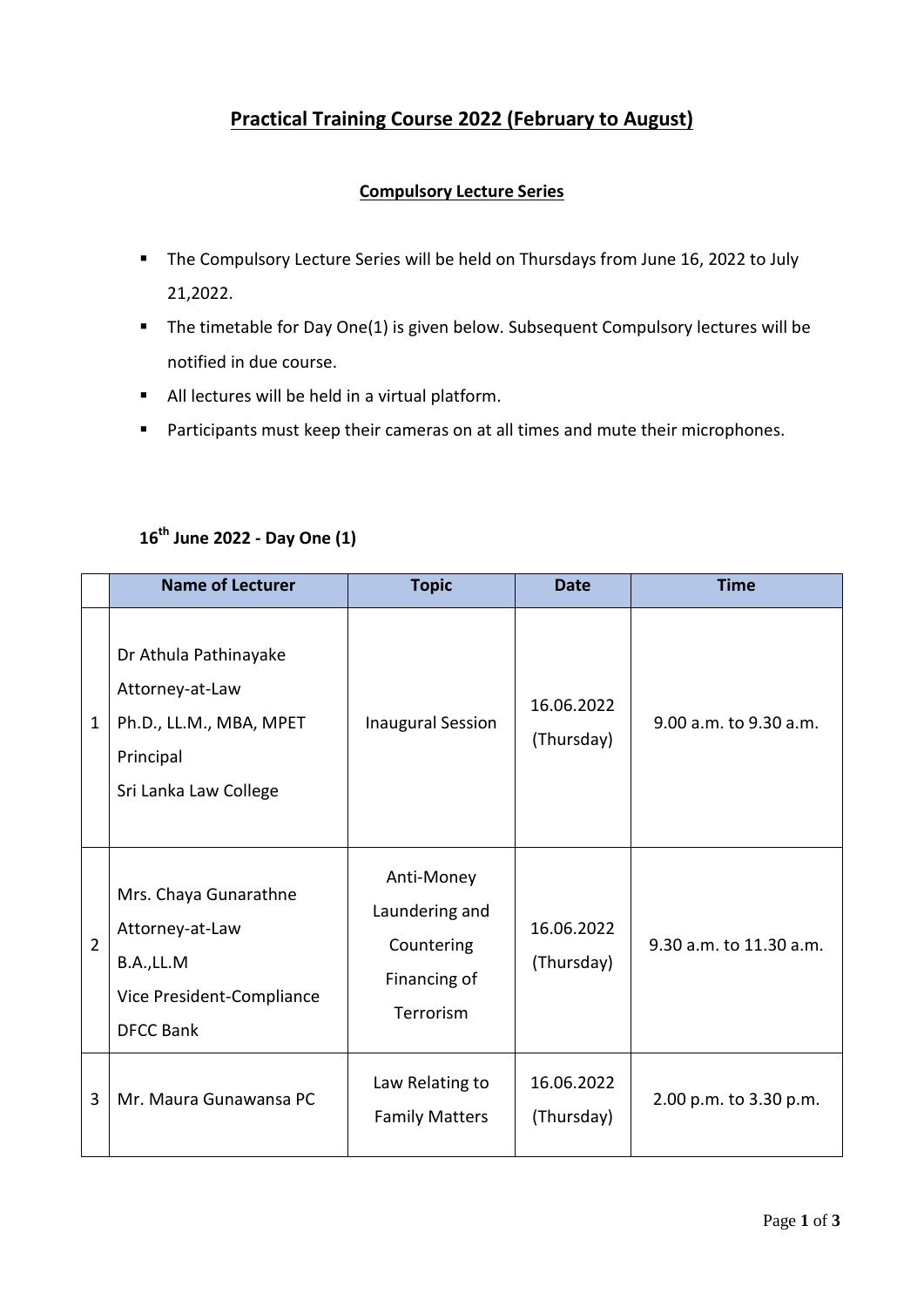## **Workshops on litigation**

- **Apprentices must be present physically.**
- **TWO days allocated for Civil and Criminal litigation.**
- Venue- Auditorium, Faculty of Graduate Studies, University of Colombo.
- Tentative dates are July 16 and 17, 2022.
- $\blacksquare$  Time- 9.00 a.m. to 4 p.m.

#### **Legal Clinics**

- Apprentices must be present physically.
- Groups for your Legal Clinics will be notified later.
- Venue- Sri Lanka Law College.
- Between July 25, 2022 and August 10, 2022.
- Time- 1.00 p.m. to 4 p.m. (subject to change)

#### **Court Visit Viva**

- The court visit report must be ready by August 10, 2022.
- **Please follow the format and guidelines given in the Instruction Booklet for the Practical** Training Course.
- **Apprentices must be present physically for the viva exam.**
- Time of your exam will be notified later.
- Venue- Sri Lanka Law College.
- Between August 12, 2022 and August 19, 2022.